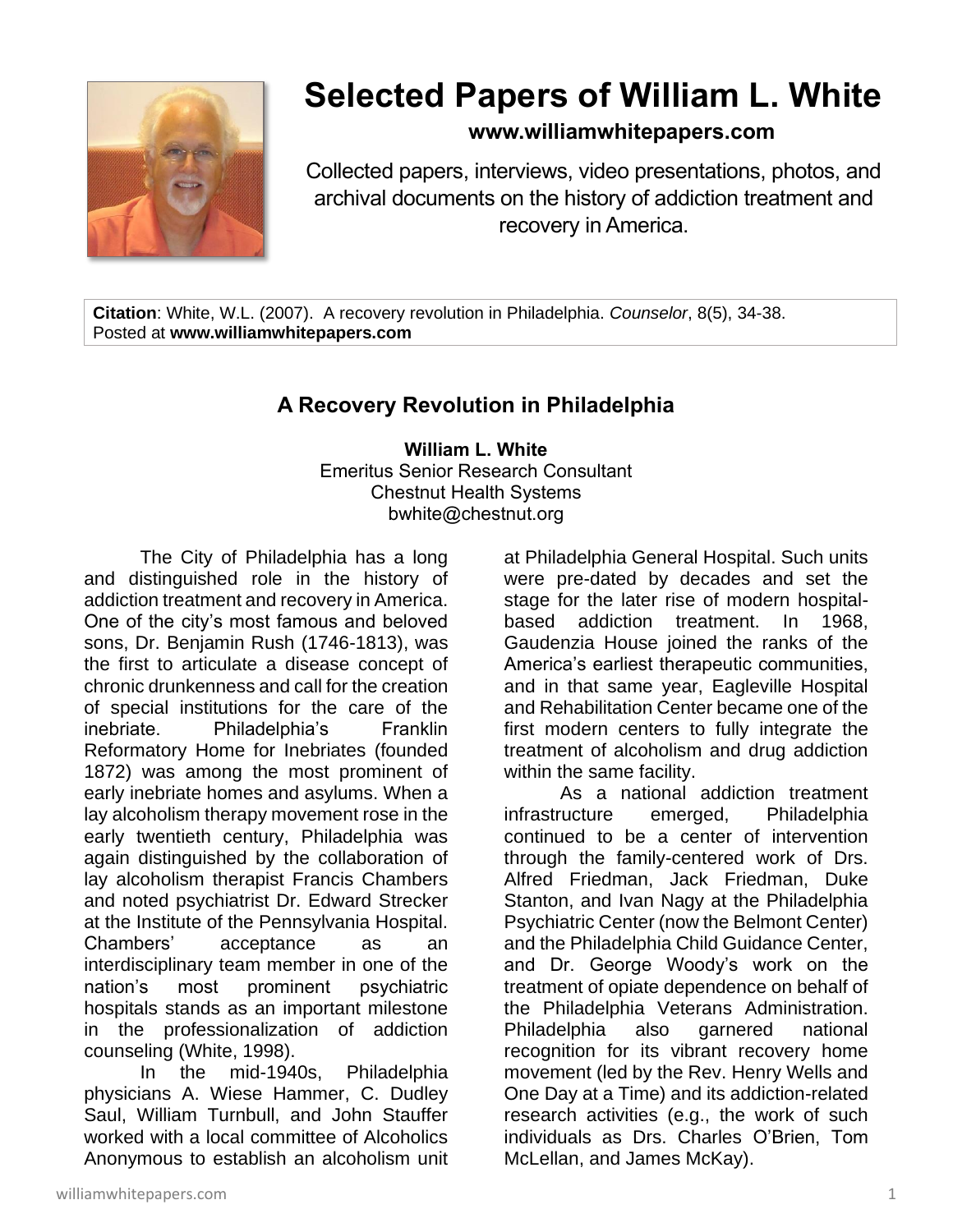Today, Philadelphia is poised to exert an even greater influence on the future of addiction treatment. This article describes the behavioral health system transformation process that is underway in Philadelphia and discusses how the innovations in Philadelphia will affect addiction counselors across the country.

## **The Context for Change**

Several national trends form a backdrop to the dramatic changes that are unfolding within the City of Philadelphia's behavioral health care system. The first and most important of these trends is the explosive growth in addiction recovery mutual aid structures (support groups, clubhouses, recovery support centers, recovery homes, recovery schools, recovery job co-ops) and the rise and maturation of vibrant grassroots recovery advocacy movements in both the mental health and addiction arenas. These movements are calling upon traditional mental health and addiction treatment agencies to transform themselves into "recovery-oriented systems of care" and to use recovery as a conceptual bridge to improve services for persons with co-occurring disorders (White, 2005; White & Davidson, 2006). These movements have exerted a profound influence on national behavioral health policy, as reflected in the recommendations of the President's New Freedom Commission Report *Achieving the Promise* (2003), SAMHSA's *Transforming Mental Health Care in America* (2005), and the National Institute of Medicine's *Improving the Quality of Health Care for Mental and Substance-use Conditions*  (2006). New pilot initiatives at the Federal level (CSAT's Recovery Community Support Program and Access To Recovery) and state-level system transformation efforts (such as the work of the Connecticut Department of Mental Health and Addiction Services) reflect this trend to integrate behavioral health services within a recoveryoriented system of care. In the addictions field, system transformation efforts are also being fueled by research-based calls to shift addiction treatment from a model of acute

biopsychosocial stabilization to a model of sustained recovery management (McLellan, Lewis, O'Brien, & Kleber, 2000; White, Boyle, & Loveland, 2002).

In addition to these broader influences, three local milestones set the stage for dramatic changes in Philadelphia's behavioral healthcare system. The closing of the Philadelphia State Hospital in 1990 marked the final philosophical shift from an institutional to a community-based service model. The 1997 creation of Community Behavioral Health (CBH), a private non-profit managed behavioral health care organization, gave the City of Philadelphia direct control over the majority of the funds it expends for behavioral health care services. The final stage-setting event was the creation of the Department of Behavioral Health and Mental Retardation Services (DBH/MRS) in 2004 and the recruitment of Dr. Arthur Evans to lead the behavioral healthcare systems innovations at DBH/MRS. The creation of DBH/MRS, which provided an opportunity to weave CBH, the Office of Mental Health, and the Coordinating Office for Drug and Alcohol Abuse Programs into an integrated behavioral health care system, marked a critical milestone in Philadelphia's system transformation process.

Other influences that made Philadelphia an ideal laboratory for such sweeping innovation were the political commitment of Mayor John F. Street to reform behavioral health services, a strong addiction recovery advocacy organization, an established network of more than 85 addiction treatment providers, growing interest in alcohol and other drug problems among the local faith community, nationally recognized addiction research capabilities (e.g., the Treatment Research Institute), and the Pennsylvania Department of Public Welfare Office of Mental Health and Substance Abuse Services' parallel interest in behavioral health system transformation under the leadership of Estelle Richman.

**The Revolution Defined**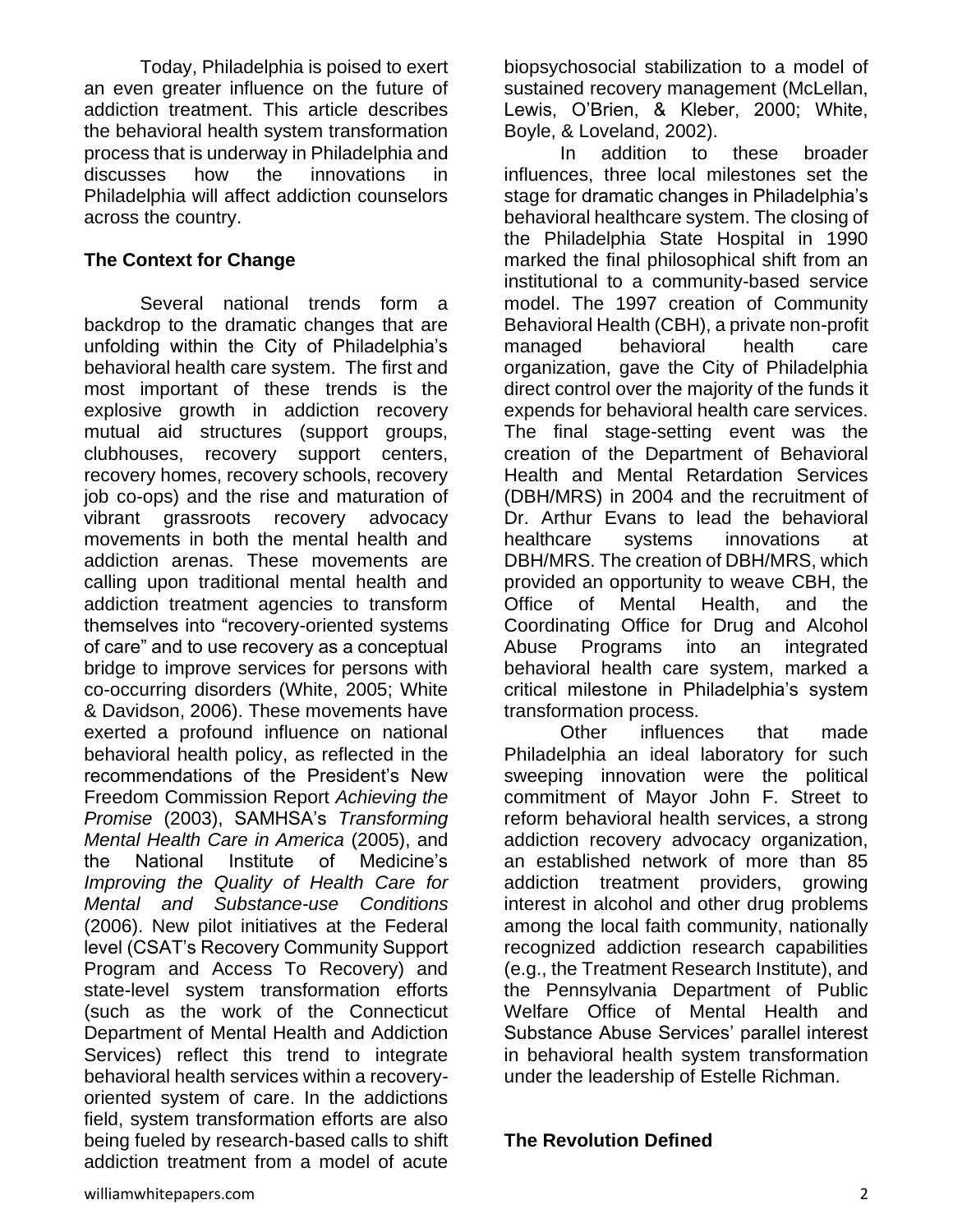Transforming behavioral health care systems involves revolutionary changes in four areas: core values and concepts, constituency relationships, service practices, and funding and regulatory policies. Here is how changes in these areas unfolded and continue to unfold in the City of Philadelphia.

Core Values: Behavioral health system transformation in Philadelphia started by involving everyone in the process—particularly recovering people and their families. A lot of time was spent asking questions and listening to people's ideas about how the existing behavioral healthcare system could be changed to better meet their needs. What emerged after months of such discussions was a clear vision: create an integrated behavioral health care system for the citizens of Philadelphia that promotes long-term recovery, resiliency, selfdetermination, and a meaningful life in the community. A Recovery Advisory Committee clarified that vision by developing a consensus definition of recovery and by defining nine core recovery values. The nine core values were hope; choice; empowerment; peer culture, support, and leadership; partnership; community inclusion/opportunities; spirituality; family inclusion and leadership; and a holistic/wellness approach. Seen as a whole, these values shifted the focus of attention from the interventions of professional experts to the experience and needs of recovering individuals and families. The recovery definition and recovery core values were then used to guide the system transformation process in both mental health and addiction service settings.

Relationship Reconstruction: If there is a single word that describes the changing pattern of relationships within the system transformation process in Philadelphia, that word is *partnership*. Relationships between service practitioners and service consumers and between DBH/MRS and its local service providers are moving from authority-based relationships to relationships based on mutual respect and collaboration. Recovery representation is being promoted at all levels of system decision making. The focus on

recovery has also resulted in an emphasis on the value of peer-based recovery support services. Considerable efforts are being invested to expand the availability, quality, and sustainability of recovery support services and to expand the settings in which such services are available. New relationships, such as the linkage between treatment agencies, the faith community, and other indigenous institutions, are also a visible part of the system transformation process. DBH/MRS has assertively involved recovering people and their families at every stage of the systems transformation process in order to affirm that recovery is a living reality in the City of Philadelphia.

Changes in Service Practices: Longtenured addiction counselors have witnessed the rise and fall of many faddish ideas, many of which generated little if any sustained changes in clinical practices. Asking "How will this new recovery orientation change what we do with clients?" is a reasonable response in light of such history. Based on the system transformation process to date in Philadelphia, here are 10 ways clinical practices are likely to change in similar system transformation efforts across the country.

*1. Engagement*: Greater focus on early identification via outreach and community education; emphasis on removing personal and environmental obstacles to recovery; shift in responsibility for motivation to change from the client to service provider; loosening of admission criteria; renewed focus on the quality of the service RELATIONSHIP.

*2. Assessment*: Greater use of global and strength-based assessment instruments and interview protocol; shift from assessment as an intake activity to assessment as a continuing activity focused on the developmental stages of recovery.

*3. Retention*: Increased focus on service retention and decreasing premature service disengagement; use of outreach workers, recovery coaches, and advocates to reduce rates of client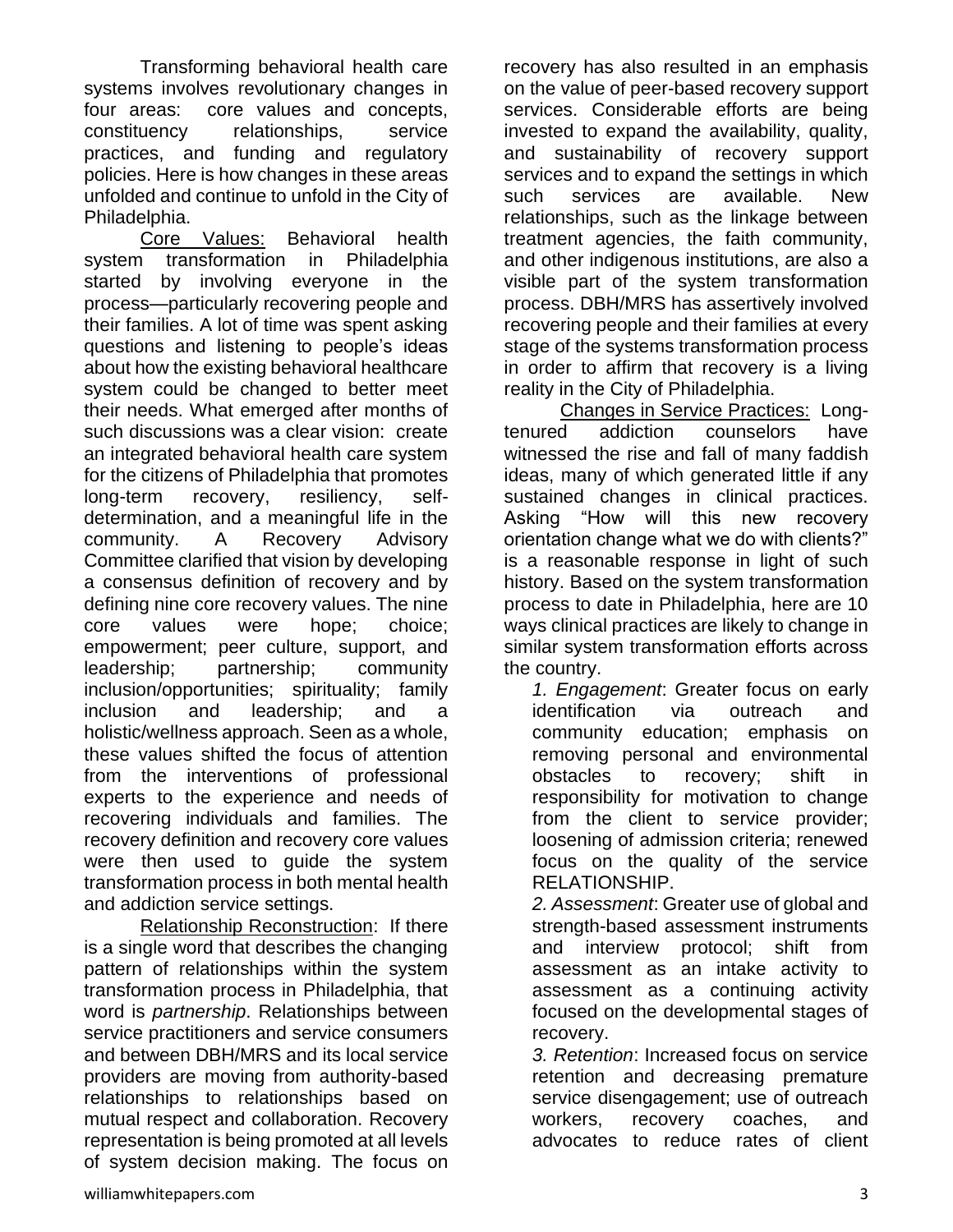disengagement and administrative discharge.

*4. Role of Client*: Shift toward philosophy of choice rather than prescription of pathways and styles of recovery; greater client authority and decision-making within the service relationship; emphasis on empowering clients to self-manage their own recoveries.

*5. Service Relationship*: Service relationships are less hierarchical with counselor serving more as ongoing recovery consultant than professional expert; more a stance of "How can I help you?" than "This is what you must do."

*6. Clinical Care*: Greater accountability for delivery of services that are evidencebased, gender-sensitive, culturally competent, and trauma informed; greater integration of professional counseling and peer-based recovery support services; considerable emphasis on understanding and modifying each client's recovery environment; use of formal recovery circles (recovery support network development).

*7*. *Service Dose/Duration*: Dose and duration of total services will increase while number and duration of acute care episodes will decline; emphasis shifts from crisis stabilization to ongoing recovery coaching; great value placed in continuity of contact in a primary recovery support relationship over time.

*8. Service Delivery Sites*: Emphasis on transfer of learning from institutional to natural environments; greater emphasis on home-based and neighborhoodbased service delivery; greater use of community organization skills to build or help revitalize indigenous recovery supports where they are absent or weak. *9. Post-treatment Checkups and Support*: Emphasis on recovery resource development (e.g., supporting alumni groups and expansion/diversification of local recovery support groups); assertive linkage to communities of recovery; faceto-face, telephone-based, or Internetbased post-treatment monitoring and support; stage-appropriate recovery

education; and, when needed, early reintervention.

*10. Attitude toward Re-admission*: Returning clients are welcomed (not shamed); emphasis on transmitting principles and strategies of chronic disease management; focus on enhancement of recovery maintenance skills rather than recycling through standard programs focused on recovery initiation; emphasis on enhancing peerbased recovery supports and minimizing need for high-intensity professional services.

Changes in Funding and Regulatory Policies: The conceptual, relationship, and practice changes described above cannot be effectively implemented and sustained without substantial accompanying changes in funding and regulatory policies. In Philadelphia, DBH/MRS is working with its multiple constituencies to plan and implement such changes. To date, the focus has been on providing regulatory relief (reducing duplicative and excessive regulatory requirements), generating more recovery-focused regulatory standards, shifting the focus of program monitoring from one of policing to one of consultation and support, generating new RFPs for recoveryfocused service initiatives, and exploring models for long-term funding of recovery support services. The DBH/MRS has invited the State Department of Public Welfare to join it in using the City of Philadelphia as a laboratory for recovery-focused regulatory and policy reform.

## **The Revolution Spreads**

Philadelphia is not alone in pursuing this recovery revolution, but DBH/MRS is among the vanguard of those behavioral health systems seeking to radically transform their systems of care as a whole. There are several indications that such transformation may be the wave of the future. First, there is a growing body of research documenting the limitation of acute care models of addiction treatment (see White, Boyle, & Loveland, 2002) and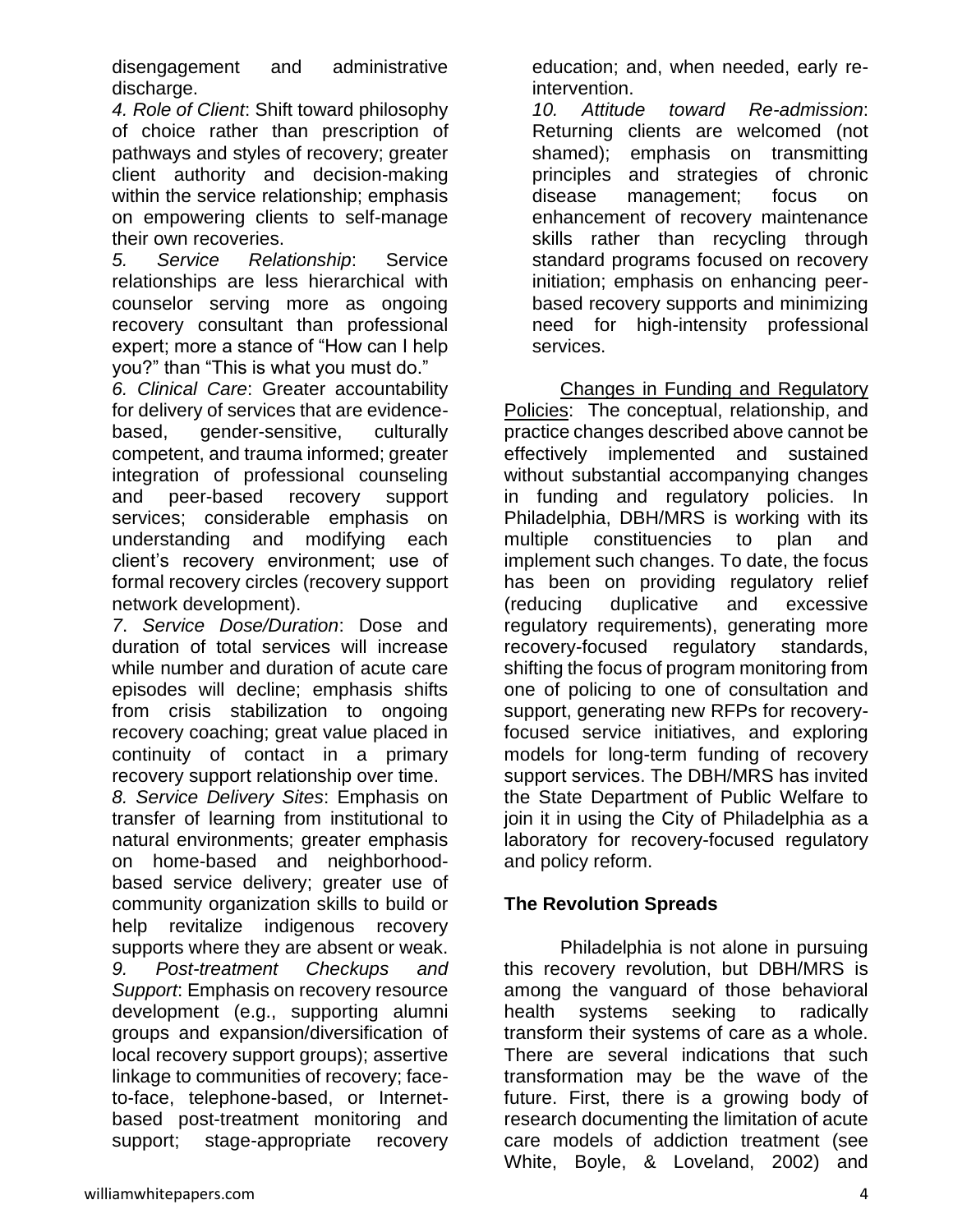affirming the potential role of assertive and sustained approaches to continuing care (Godley, Godley, Dennis, Funk, & Passetti, 2002; Dennis, Scott, & Funk, 2003). In tandem with these findings, major funding organizations are exploring the potential of peer-based recovery support services as an adjunct or alternative to traditional treatment services in an effort to improve long-term recovery outcomes (see http://rcsp.samhsa.gov/). As federal and state agency leaders seek ways to implement recovery-focused policy recommendations, their eyes will be drawn to states like Connecticut and to urban behavioral health care systems such as the Philadelphia Department of Behavioral Health who are paving the way for such innovation.

## **Getting Prepared**

And what will all this mean for the addiction counselor? I would offer the following prescriptions for addiction counselors whose communities will be embracing similar behavioral health system transformation efforts.

- Find ways to learn about, and, if you are so inclined, to participate in the new recovery advocacy movement (see [www.facesandvoicesofrecovery.org](http://www.facesandvoicesofrecovery.org/) for key papers on this movement and a national directory of recovery advocacy groups).
- Become a student of recovery: study the growing body of recovery-focused research reports on the varieties of recovery experience and the effects of professional- and peer-based support on long-term recovery processes and outcomes.
- Embrace local system transformation efforts by volunteering to serve on advisory groups, task forces, and training committees.
- Provide leadership in advocating recovery-focused changes in service practices within your own service site.

Seek out opportunities to explore how traditional ethical standards governing addiction counseling (based on ethical standards governing brief psychotherapy) will need to become more nuanced and, in some cases, significantly altered within models of sustained recovery support.

A revolution in behavioral health care is unfolding in the City of Philadelphia. If that revolution has not already reached your community and your organization, it is likely to do so in the very near future. As addiction counselors, we need to prepare ourselves and contribute our core values, knowledge, and skills to such system transformation efforts. What is at stake here is the future of addiction treatment and recovery in America.

**Resource Note**: Readers wishing to know more about recovery-focused system transformation are encouraged to read two recently released papers:

*Recovery-Focused Transformation of Behavioral Health Services in Philadelphia: A Declaration of Principles and a Blueprint for Change*. (2007). Philadelphia: Department of Behavioral Health and Mental Retardation Services.

*An Integrated Model of Recovery-Oriented Behavioral Health Care.* (2007). Philadelphia: Department of Behavioral Health and Mental Retardation Services.

Additional information on behavioral health system transformation in Philadelphia is available online at:

#### [http://www.phila.gov/dbhmrs/initiatives/INT\\_](http://www.phila.gov/dbhmrs/initiatives/INT_index.html) [index.html.](http://www.phila.gov/dbhmrs/initiatives/INT_index.html)

An interview with Dr. Arthur Evans about the Philadelphia systems transformation process is posted at: www.williamwhitepapers.com

**Acknowledgement**: I wish to thank Dr. Arthur C. Evans, Dr. Ijeoma B. Achara